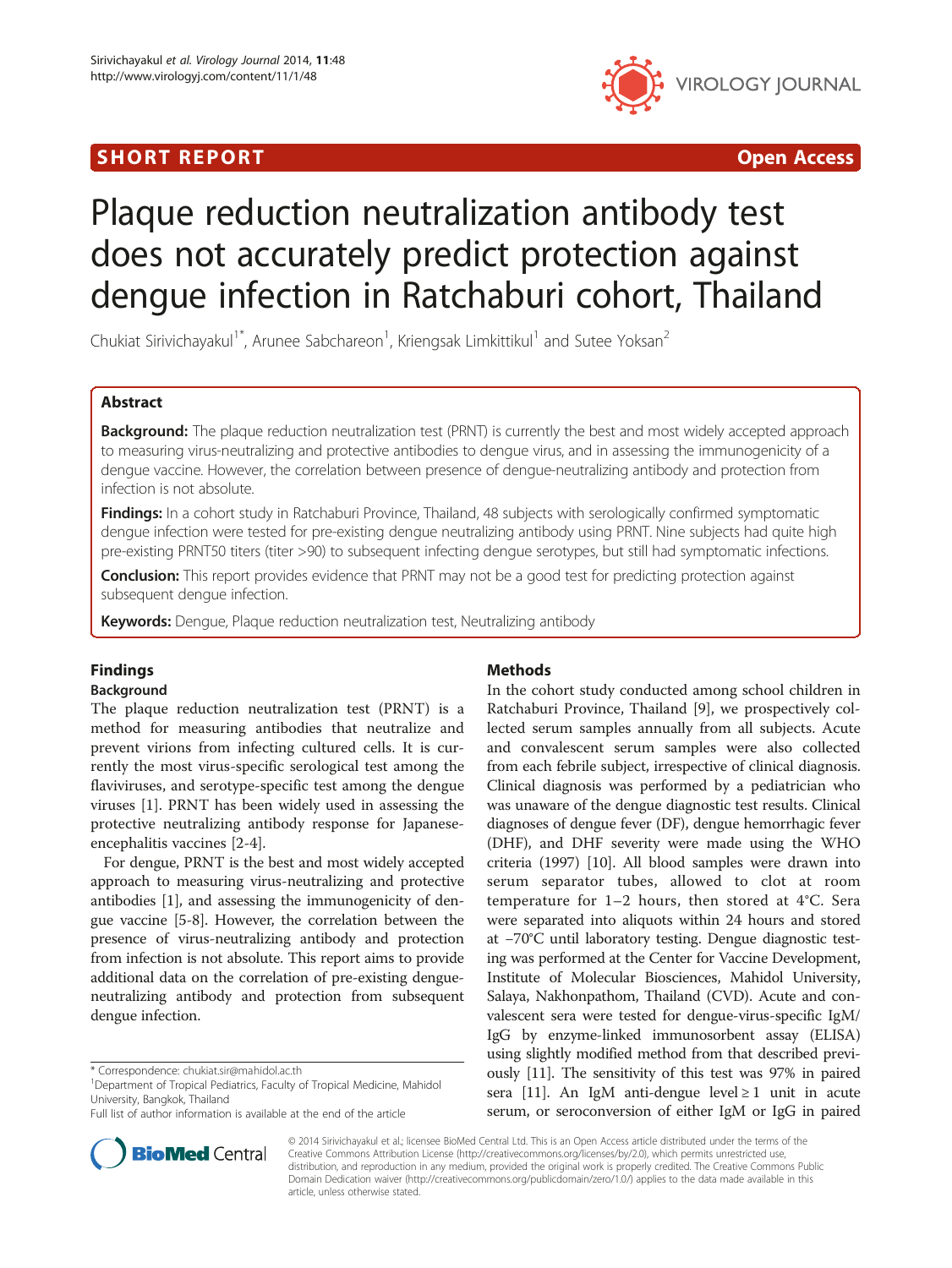<span id="page-1-0"></span>sera, was considered indicative of acute dengue infection. Primary dengue infection was diagnosed when the IgM: IgG ratio was >1:1.8. Serum samples from acute dengue cases were tested for dengue-virus serotype by inoculation into Toxorhynchites splendens mosquitoes with immunofluorescence detection and serotyping [\[12\]](#page-4-0).

We randomly selected 48 subjects with acute dengue infection in the year 2006. Pre-infection sera were retrieved from the previous annual serum samples and tested for pre-existing dengue- and Japanese encephalitisneutralizing antibody using PRNT, as described by Russell et al. [\[13\]](#page-4-0). In the tests, conducted at the CVD, monkey kidney-derived LLC-MK2 cells were used for virus production and PRNT. The dengue viruses (D) used in the assay were D1 (16007), D2 (16681), D3 (16562), and D4 (1036). LLC-MK2 cells were seeded in 6-well plates at  $1 \times 10^5$  cells/well, and incubated for 6–8 days. Neutralizing sera were diluted to 1:5, followed by ten-fold serial dilutions using phosphate buffer solution (PBS) pH 7.5 with 30% fetal bovine serum, mixed with virus

(for a final starting dilution of 1:10), and incubated. Following infection, cells were overlaid with 3.0% carboxymethyl cellulose with neutral red added. Plaques were visualized and counted after cultivation for 7 days. Data were interpreted using the Probit model with the SPSS program, and PRNT endpoint titers were expressed as the reciprocal of the last serum dilution. The PRNT titer was calculated based on a 50% reduction in plaque count (PRNT50).

#### Results

Tables 1, [2, 3](#page-2-0) show the pre-existing dengue PRNT50 titers in the sera of subjects in February 2006, date of subsequent dengue illness, clinical diagnosis, and the serotype isolated. Among 48 subjects with serologically confirmed dengue infection, dengue viruses could be identified in 31 (64.6%) subjects, comprising 16 D1; 1 D2; 3 D3; and 11 D4. Only 5 (10.4%) subjects had primary infections.

Table 1 Pre-existing PRNT50 titer and subsequent dengue infection in subjects with low titer (<90) to subsequent infecting serotype

| Subject<br>code |                |                | PRNT50 titer (Feb 2006) |                |           | Date of<br>illness | Clinical<br>diagnosis | <b>ELISA test</b><br>result <sup>a</sup> | Serotype<br>isolated |
|-----------------|----------------|----------------|-------------------------|----------------|-----------|--------------------|-----------------------|------------------------------------------|----------------------|
|                 | D <sub>1</sub> | D <sub>2</sub> | D <sub>3</sub>          | D <sub>4</sub> | <b>JE</b> |                    |                       |                                          |                      |
| $03 - 146$      | $<$ 10         | <10            | <10                     | < 10           | 155       | 11/10/2006         | DF                    | Secondary                                | D1                   |
| 05-119          | $<$ 10         | < 10           | < 10                    | < 10           | 235       | 9/6/2006           | Pharyngitis           | Secondary                                | D <sub>1</sub>       |
| $05 - 181$      | $<$ 10         | < 10           | < 10                    | < 10           | < 10      | 21/8/2006          | DF                    | Primary                                  | D <sub>1</sub>       |
| 05-310          | 10             | <10            | 167                     | < 10           | 250       | 21/4/2006          | DF                    | Secondary                                | D1                   |
| 07-479          | < 10           | <10            | <10                     | <10            | 29        | 23/7/2006          | DF                    | Secondary                                | D <sub>1</sub>       |
| 07-383          | 13             | <10            | < 10                    | <10            | $<$ 10    | 10/9/2006          | DF                    | Primary                                  | D <sub>1</sub>       |
| 04-276          | 13             | < 10           | < 10                    | <10            | <10       | 13/3/2006          | DF                    | Primary                                  | D <sub>1</sub>       |
| 05-357          | 40             | 29             | 27                      | < 10           | 303       | 10/10/2006         | <b>Bronchitis</b>     | Secondary                                | D <sub>1</sub>       |
| 05-002          | 50             | < 10           | < 10                    | < 10           | 396       | 25/11/2006         | DF                    | Secondary                                | D <sub>1</sub>       |
| 03-097          | 75             | 1134           | 24                      | 20             | 1307      | 7/10/2006          | DF                    | Secondary                                | D <sub>1</sub>       |
| 05-339          | $<$ 10         | <10            | < 10                    | < 10           | 503       | 28/8/2006          | Pharyngitis           | Secondary                                | D <sub>2</sub>       |
| 04-322          | 17             | <10            | <10                     | <10            | 165       | 9/11/2006          | DF                    | Secondary                                | D <sub>3</sub>       |
| 04-325          | < 10           | < 10           | < 10                    | < 10           | 685       | 23/10/2006         | DHF gr2               | Secondarv                                | D <sub>3</sub>       |
| 02-189          | $<$ 10         | 10             | 12                      | < 10           | < 10      | 6/7/2006           | DF                    | Primary                                  | D <sub>3</sub>       |
| $01 - 227$      | 49             | <10            | < 10                    | <10            | 590       | 19/2/2006          | Pharyngitis           | Secondary                                | D <sub>4</sub>       |
| $01 - 254$      | 12450          | 3348           | 32                      | <10            | 78        | 28/2/2006          | AGE                   | Secondary                                | D <sub>4</sub>       |
| 01-384          | < 10           | < 10           | < 10                    | < 10           | 92        | 19/12/2006         | Pharyngitis           | Secondary                                | D <sub>4</sub>       |
| 06-164          | 210            | 540            | 12040                   | 21             | 76        | 30/8/2006          | DF                    | Secondary                                | D <sub>4</sub>       |
| $01 - 124$      | 228            | 135            | 516                     | 39             | 28        | 31/3/2006          | DF                    | Secondary                                | D <sub>4</sub>       |
| 05-257          | 3141           | 194            | 272                     | 41             | 726       | 15/10/2006         | Common cold           | Secondary                                | D <sub>4</sub>       |
| $01 - 224$      | 195            | 2901           | 220                     | 50             | 802       | 9/3/2006           | DHF gr1               | Secondary                                | D <sub>4</sub>       |
| 05-378          | 6238           | 2204           | 676                     | 75             | 43        | 28/7/2006          | DF                    | Secondary                                | D <sub>4</sub>       |

<sup>a</sup>ELISA result showed either primary or secondary infection.

AGE: acute gastroenteritis; D: dengue virus; DF: dengue fever; DHF: dengue hemorrhagic fever; gr: grade; JE: Japanese encephalitis virus; PRNT50: 50% plaque reduction neutralization.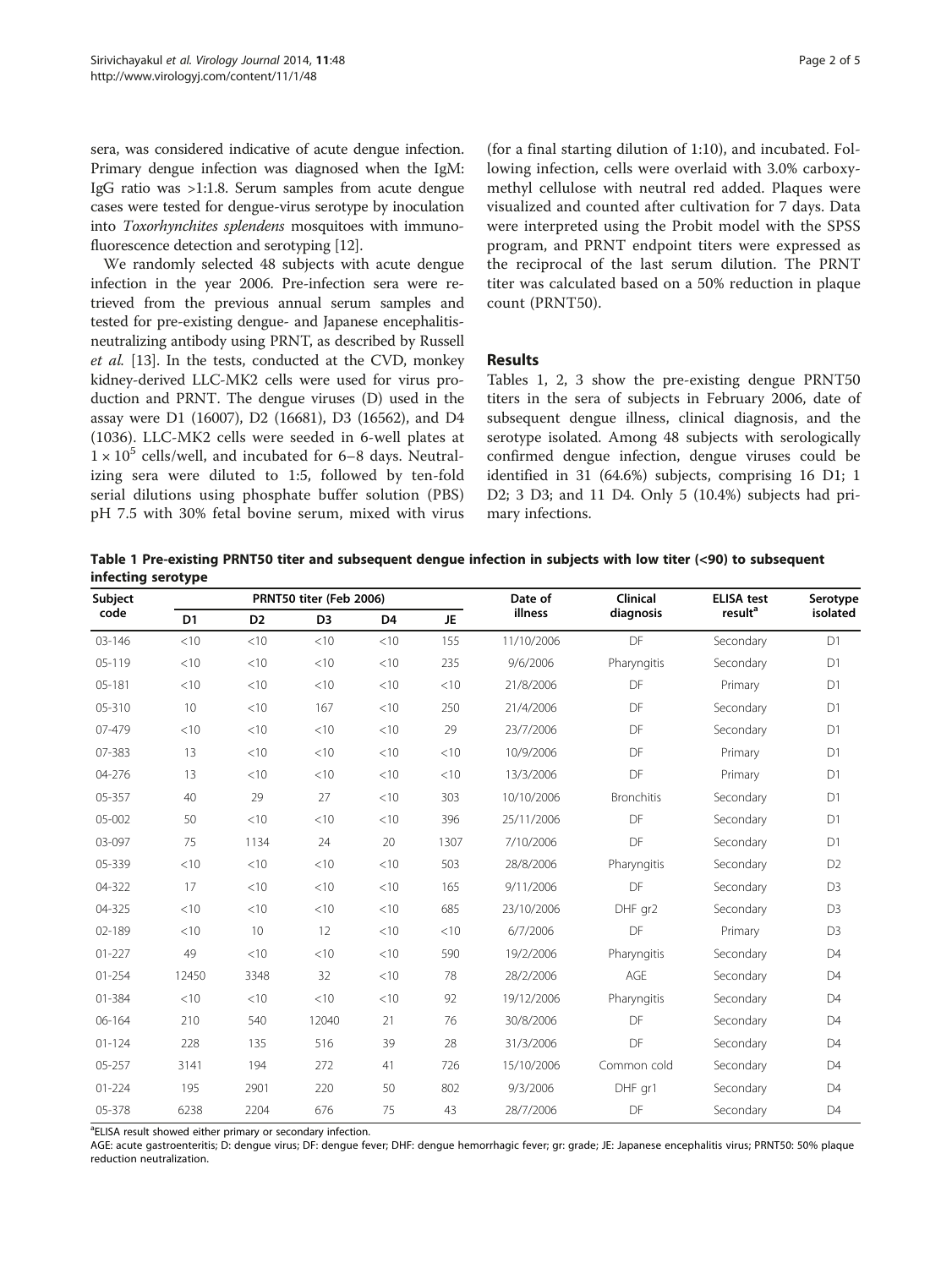| Subject<br>code |                |                | PRNT50 titer (Feb 2006) |                |      | Date of<br>illness | <b>Clinical</b> | <b>ELISA test</b><br>result <sup>a</sup> | Serotype<br>isolated |
|-----------------|----------------|----------------|-------------------------|----------------|------|--------------------|-----------------|------------------------------------------|----------------------|
|                 | D <sub>1</sub> | D <sub>2</sub> | D <sub>3</sub>          | D <sub>4</sub> | JE   |                    | diagnosis       |                                          |                      |
| 06-043          | 121            | 224            | 83                      | <10            | 11   | 14/8/2006          | DF              | Secondary                                | D1                   |
| 05-021          | 133            | <10            | <10                     | <10            | 72   | 26/4/2006          | DF              | Secondary                                | D <sub>1</sub>       |
| 05-074          | 173            | 1136           | 73                      | 31             | 503  | 9/5/2006           | DF              | Secondary                                | D1                   |
| 06-082          | 317            | $<$ 10         | 18                      | <10            | 760  | 14/6/2006          | Viral infection | Secondary                                | D <sub>1</sub>       |
| $01 - 286$      | 581            | <10            | $<$ 10                  | <10            | <10  | 19/4/2006          | DF              | Secondary                                | D1                   |
| $01 - 141$      | 1848           | 821            | 4521                    | 328            | 738  | 6/11/2006          | Pharyngitis     | Secondary                                | D <sub>1</sub>       |
| $07-119$        | 5291           | 84             | 332                     | 98             | 207  | 28/7/2006          | DF              | Secondary                                | D <sub>4</sub>       |
| 05-244          | 4916           | 1305           | 1006                    | 145            | 393  | 21/9/2006          | DF              | Secondary                                | D <sub>4</sub>       |
| 04-378          | 11682          | 853            | 417                     | 261            | 5615 | 5/7/2006           | DF              | Secondary                                | D <sub>4</sub>       |

<span id="page-2-0"></span>Table 2 Pre-existing PRNT50 titer and subsequent dengue infection in subjects with high titer (>90) to subsequent infecting serotype

<sup>a</sup>ELISA result showed either primary or secondary infection.

D: dengue virus; DF: dengue fever; JE: Japanese encephalitis virus; PRNT50: 50% plaque reduction neutralization.

Of 31 subjects whose infecting dengue serotypes were identified, 14 (45.2%) had pre-existing PRNT50 titers to the infecting serotype < 20. Eight subjects (25.8%) had pre-existing PRNT50 titers to the infecting serotype of between 21 and 75 (Table [1](#page-1-0)).

Interestingly, nine (29.0%) subjects had pre-existing PRNT50 titers of > 90 to the subsequent infecting serotypes. Six subjects with D1 infections had pre-existing PRNT50 titers to D1, which ranged from 121 to 1848; geometric mean value 313; median value 245. Two subjects (subjects 01–286 and 05–021) had PRNT50 profiles suggesting previous primary D1 infection, but had secondary symptomatic infections with the same serotype. Three subjects with D4 infections had pre-existing PRNT50 titers to D4, ranging between 98 to 261, geometric mean value 154 (Table 2).

It is worth noting that many subjects (e.g. subjects 01–456 and 04–378) had pre-existing PRNT50 profiles

Table 3 Pre-existing PRNT50 titer and subsequent dengue infection among subjects whose subsequent infecting serotypes could not be identified

| Subject<br>code |                |                | PRNT50 titer (Feb 2006) |                | Date of | <b>Clinical</b> | <b>ELISA test</b> |                     |
|-----------------|----------------|----------------|-------------------------|----------------|---------|-----------------|-------------------|---------------------|
|                 | D <sub>1</sub> | D <sub>2</sub> | D <sub>3</sub>          | D <sub>4</sub> | JE      | illness         | diagnosis         | result <sup>a</sup> |
| $01 - 177$      | 537            | 218            | 619                     | 74             | 14      | 1/6/2006        | Pharyngitis       | Secondary           |
| 01-437          | 473            | 297            | 1283                    | < 10           | 75      | 9/9/2006        | Influenza         | Secondary           |
| 01-456          | 14105          | 2851           | 7872                    | 235            | 594     | 27/6/2006       | DF                | Secondary           |
| 01-559          | 393            | 1606           | 249                     | 65             | 4987    | 14/8/2006       | viral infection   | Secondary           |
| 02-246          | < 10           | < 10           | 16                      | < 10           | 2201    | 3/5/2006        | DF                | Secondary           |
| 02-434          | < 10           | < 10           | < 10                    | < 10           | 1326    | 31/3/2006       | Pharyngitis       | Secondary           |
| 02-453          | 172            | 2053           | 126                     | 53             | 14587   | 10/3/2006       | DHF gr3           | Secondary           |
| 03-021          | 867            | < 10           | 1026                    | < 10           | <10     | 29/11/2006      | DHF gr1           | Secondary           |
| 05-072          | 351            | 36             | <10                     | 174            | 140     | 1/12/2006       | Viral infection   | Secondary           |
| 05-0112         | < 10           | < 10           | < 10                    | < 10           | < 10    | 2/12/2006       | URI               | Primary             |
| $05 - 209$      | 310            | 48             | 753                     | 14             | 76      | 29/7/2006       | DHF gr1           | Secondary           |
| 05-239          | 3257           | 8199           | 111                     | 40             | 919     | 24/4/2006       | DHF gr1           | Secondary           |
| 05-358          | 249            | 247            | 3934                    | 34             | 267     | 10/6/2006       | Viral infection   | Secondary           |
| 06-070          | 236            | 2687           | 10649                   | < 10           | 94      | 16/6/2006       | Pharyngitis       | Secondary           |
| 06-124          | 472            | 5074           | 3943                    | 29             | 164     | 27/8/2006       | DHF gr1           | Secondary           |
| $06 - 192$      | 10             | < 10           | < 10                    | < 10           | 42      | 26/8/2006       | Pharyngitis       | Secondary           |
| $07 - 310$      | 137            | 43             | 23                      | 198            | 21      | 7/8/2006        | Influenza         | Secondary           |

<sup>a</sup>The ELISA result showed either primary or secondary infection.

D: dengue virus; DF: dengue fever; DHF: dengue hemorrhagic fever; gr: grade; JE: Japanese encephalitis virus; PRNT50: 50% plaque reduction neutralization.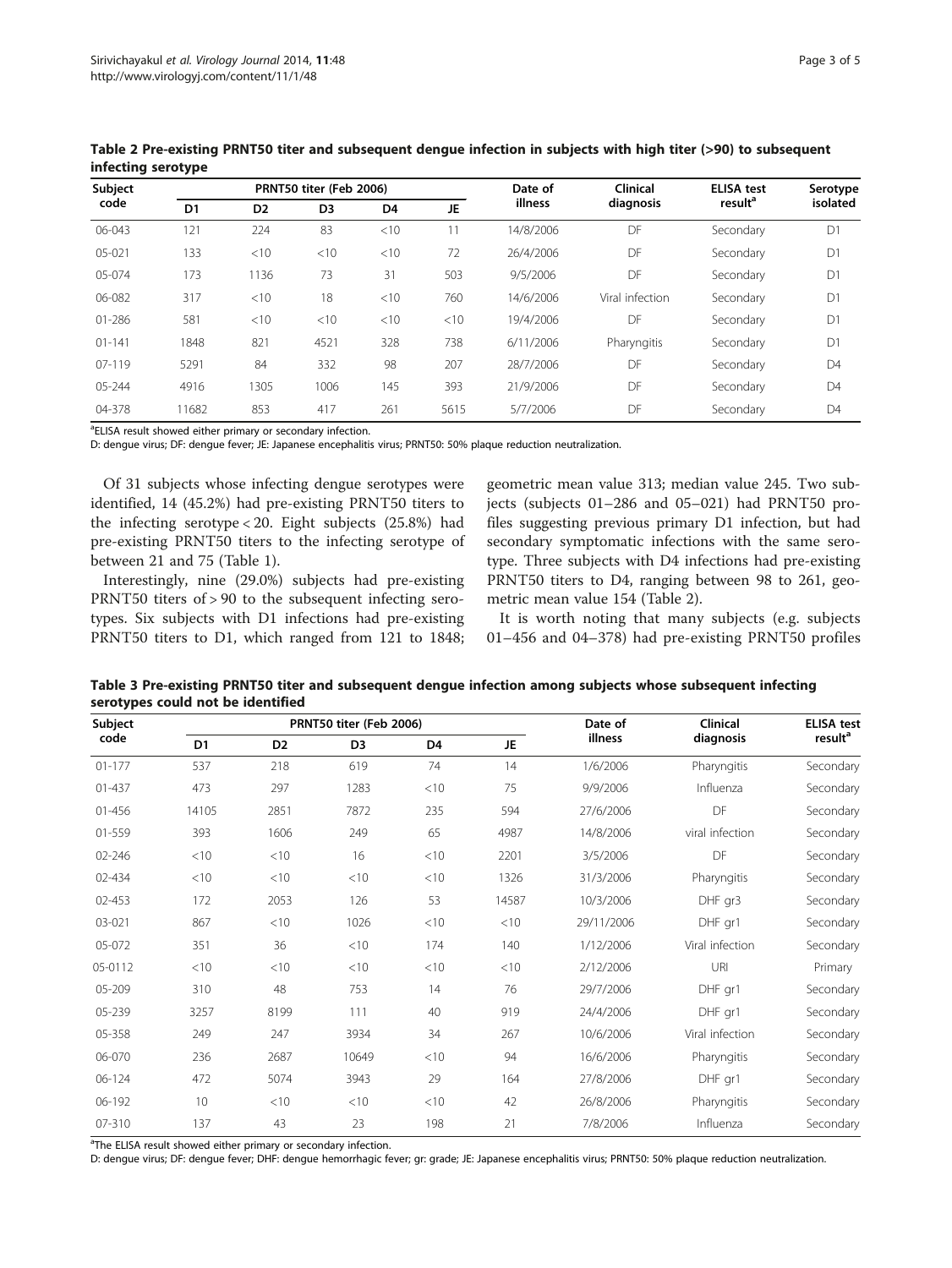suggesting secondary dengue infection, but still had symptomatic infections, which were probably tertiary infections (Tables [3](#page-2-0) and [2](#page-2-0), respectively).

## **Discussion**

Dengue viruses comprise 4 serotypes. Infection with one dengue serotype elicits lifelong homotypic immunity, but only short-lived immunity for heterotypic serotypes [[14\]](#page-4-0). Dengue neutralizing antibody has been believed to represent protection against dengue, and the PRNT test has been widely used to measure this neutralizing antibody. Numerous vaccine immunogenicity assessment laboratories consider a seropositive threshold to be 10 [\[1](#page-4-0)] and since four of the subjects in this report had PRNT50 titers of 10–13, we arbitrarily divided the subjects into 3 groups, i.e. titer  $<$  20, 20–90, and >90. We found that 17 (54.8%) and 9 (29.0%) of 31 subjects had pre-existing PRNT50 titers >20 and >90, respectively, to the subsequent infecting dengue serotype. These data provide partial insight into the correlation between PRNT50 titer and disease protection. This is very important, because PRNT titer is considered an important marker of protection in the development of dengue vaccines. These data are perhaps the most relevant available data, as more valid data on the correlation between pre-existing PRNT50 titer and disease protection in humans requires human challenge with dengue virus, which may not be possible due to ethical issues. This report raises some inconsistencies with our previous understandings. First, the finding in 2 subjects (subjects 01–286 and 05–021 [Table [2](#page-2-0)]) suggests that previous D1 infection may not induce protection to subsequent symptomatic homotypic dengue infection. Second, a quite high pre-existing PRNT50 titer (>90) may not be able to protect against subsequent symptomatic infection from the respective dengue serotype.

In a cohort study in Thailand, Endy et al. [[15\]](#page-4-0) also found that pre-existing neutralizing antibody directed against infecting dengue serotype (titer >10) was detected in 36%, 67%, and 46% of D3, D2, and D1 infections, respectively. Moreover, only a pre-existing PRNT50 > 100 against the reference D3 strain was associated with milder severity of disease, but not in D2 and D1. This is further confirmed by the finding in a phase-2b dengue-vaccine trial among Thai children that the tetravalent liveattenuated dengue vaccine had a low level of efficacy against D2, despite its high immunogenicity [\[16](#page-4-0)].

There are some possible explanations for the lack of a definite correlation between PRNT50 titer and protection from subsequent dengue infection. One possible explanation is that in our PRNT, we used LLC-MK2 cells, which are not FcγR-expressing cells. In the absence of FcγR, dengue virus-antibody complexes are not able to infect the cells, while these complexes are taken up more efficiently by FcγR-expressing cells, and are still infectious [\[17\]](#page-4-0). This is supported by the study of Moi et al. [[18\]](#page-4-0), who found that 11 of 18 serum samples from patients with acute secondary dengue infection demonstrated neutralizing activity to the infecting serotype, determined using FcγR-negative BHK cells, but not when determined using FcγR-expressing cells. Another explanation is that the protective PRNT50 titer for dengue may be much higher than the titer of 10, defined for Japanese encephalitis virus, and the protective level of dengue neutralizing antibody should be more accurately defined. This study revealed that subjects with preexisting PRNT50 titer of up to 1848 against D1, and 261 against D4, still had symptomatic infections due to the respective serotypes, suggesting the protective level should be higher and may differ for different serotypes. Nevertheless, defining the protective-level cut-off point is difficult and challenging. A very large cohort study and long-term follow-up are needed, unless a challenge test in subjects with pre-defined PRNT levels could be conducted. Moreover, as PRNT titers vary significantly depending on testing conditions, such as virus strains, virus passage and cell type [\[19,20\]](#page-4-0), optimal testing conditions should be defined.

Finally, the pre-infection PRNT50 titers are against reference dengue-virus strains. As molecular evolution among dengue viruses has been continuous [[21](#page-4-0)], it may cause antigenic mismatches between the reference dengue virus strains used in the PRNT and infecting viruses, and therefore, mismatch between the pre-existing antibody and the antigen of the infecting homologous serotype. Further studies are needed to clarify these possibilities.

It is also noted that dengue-naïve but Japanese encephalitis (JE)-immuned subjects shown by PRNT (e.g. subjects 01–384, 04–325, 07–479) showed secondary antibody response to subsequent dengue infection. One subject (subject 04–325) had DHF grade2. These pieces of evidence suggest cross-reactive antibody responses between dengue and JE.

#### Competing interests

The authors declare that they have no competing interests.

#### Authors' contributions

CS, AS and KL designed the study, collected data and specimens, wrote and reviewed the manuscript. SY performed laboratory tests, wrote and reviewed the manuscript. All authors read and approved the final manuscript.

#### Acknowledgements

We thank all subjects and their families for participating in this study and the staff of Ratchaburi Hospital for data collection. We also thank Mr. Paul R Adams for editing this manuscript. This study was funded by the Thai Ministry of Public Health, the Pediatric Dengue Vaccine Initiative, and the Faculty of Tropical Medicine, Mahidol University, Thailand. The funders played no role in study design, or data collection, analysis and interpretation.